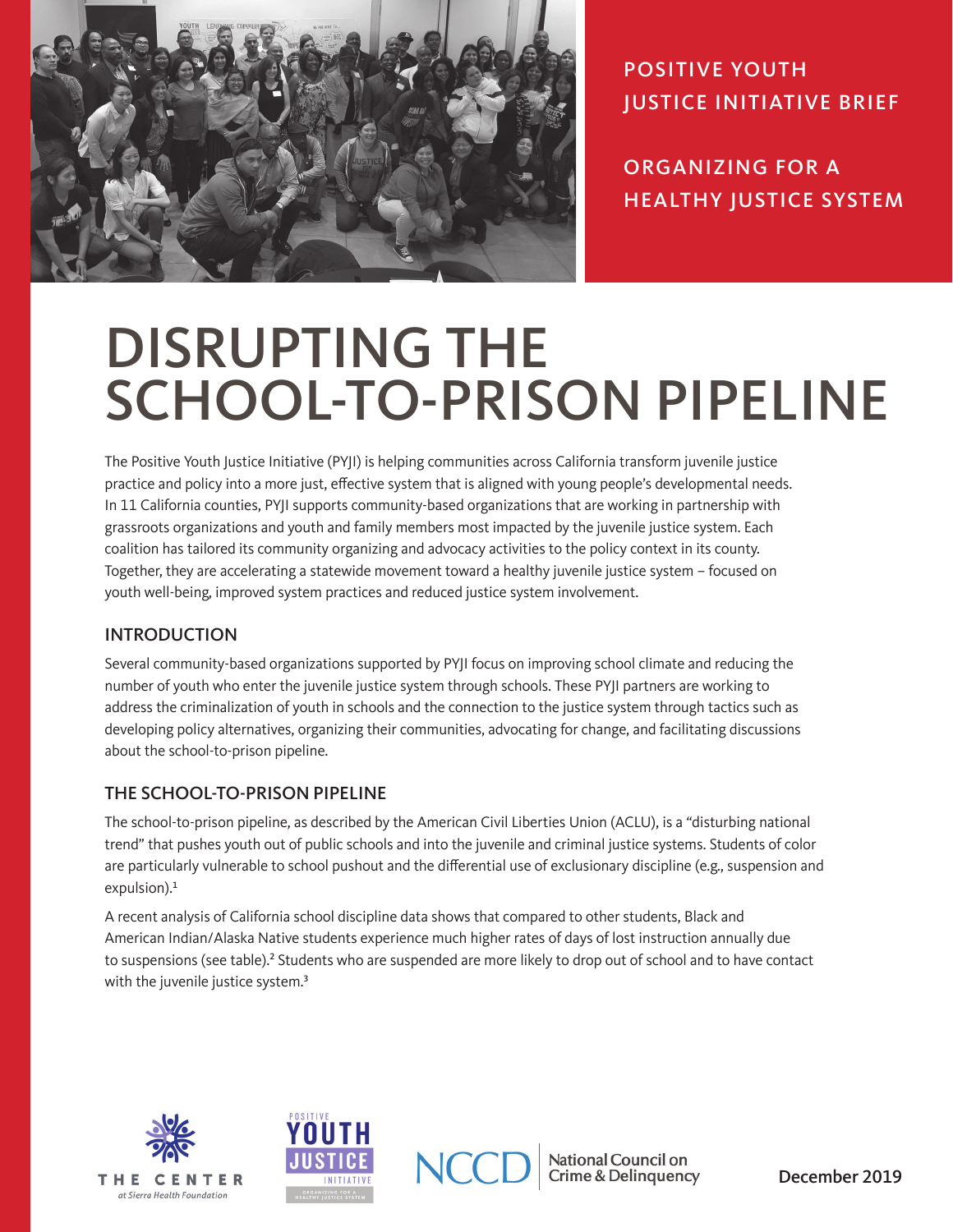| <b>INSTRUCTION DAYS LOST DUE TO SUSPENSION</b> |                                                                  |
|------------------------------------------------|------------------------------------------------------------------|
| Race/Ethnicity                                 | <b>Instruction Days</b><br>Lost in 2016-17<br>(per 100 students) |
| <b>Black</b>                                   | 39                                                               |
| American Indian/Alaska Native                  | 27                                                               |
| Pacific Islander                               | 15                                                               |
| Hispanic or Latino                             | 12                                                               |
| White                                          | 10                                                               |
| Filipino                                       | 4                                                                |
| Asian                                          | 3                                                                |
| Total                                          | 12                                                               |

*Source: Losen & Martin, 2018*

This is worsened by the fact that many students are more likely to interact at school with law enforcement or security staff than with a psychologist, nurse, social worker, and/or counselor. Nearly one-third of students nationally (31%) and in California (30%) have police in their schools, but are lacking a school psychologist, nurse, social worker, and/or counselor.<sup>4</sup>

These disparities exist despite evidence that law enforcement and security guards do not deter negative behavior in schools, and that school-based health and mental health service providers enhance school climate and improve school safety.<sup>5</sup> Moreover, punitive discipline policies increase students' likelihood of justice system contact, which disproportionately affects children of color.<sup>6</sup>

### BEST PRACTICES FOR ADDRESSING THE SCHOOL-TO-PRISON PIPELINE

Improving a school's climate is a common focus of school-based approaches for dismantling the school-to-prison pipeline. School climate improvement can take forms such as implementing restorative practices as an alternative to exclusionary discipline and strengthening staffing to support students. A positive school climate creates a culture in which students feel supported, valued, and connected, which can benefit student and teacher engagement and students' perceptions of their physical, social, and emotional safety.<sup>7</sup>

The use of restorative practices—such as restorative circles, restorative conferences, mediation, and community building can dramatically bolster a school's climate. Research suggests that school-based restorative practices can reduce suspensions, decrease racial disparities related to discipline, improve student–teacher relations, increase students' feeling of school connectedness, and benefit student attendance.<sup>8</sup>

Across California, PYJI partners are working with school districts to introduce, promote, and sustain efforts that holistically support students' growth and learning, prepare them for the future, and reduce the likelihood of juvenile justice system involvement.

## ORGANIZING FOR POSITIVE SCHOOL CLIMATE RESOLUTIONS

PYJI partners and their coalition members—including RYSE in Contra Costa County and Mid-City CAN in San Diego County—are leaders in promoting positive school climate efforts in their communities. In both counties, community members—including youth—conducted research, engaged students and school district leadership, and made public comments at school board meetings in support of district-wide resolutions designed to implement alternative, restorative practices to school discipline. Each positive school climate resolution was approved unanimously by its respective school board in 2017.<sup>9</sup>

During the 2018–19 school year, youth from RYSE and other community partners developed recommendations for the West Contra Costa County Unified School District's Local Control Accountability Plan to foster a positive school climate. These included increasing funding for bilingual mental health clinicians, training community safety officers in nonviolent and restorative communication practices, and providing additional support for juvenile justice system–affected students.

#### IMPLEMENTING RESTORATIVE PRACTICES

Using restorative practices is key to interrupting the school-to-prison pipeline. Youth in Contra Costa and San Diego counties have pushed for successful passage of positive school climate policies. Furthermore, they have taken steps toward lasting change by engaging in conversations with decision makers in law enforcement and school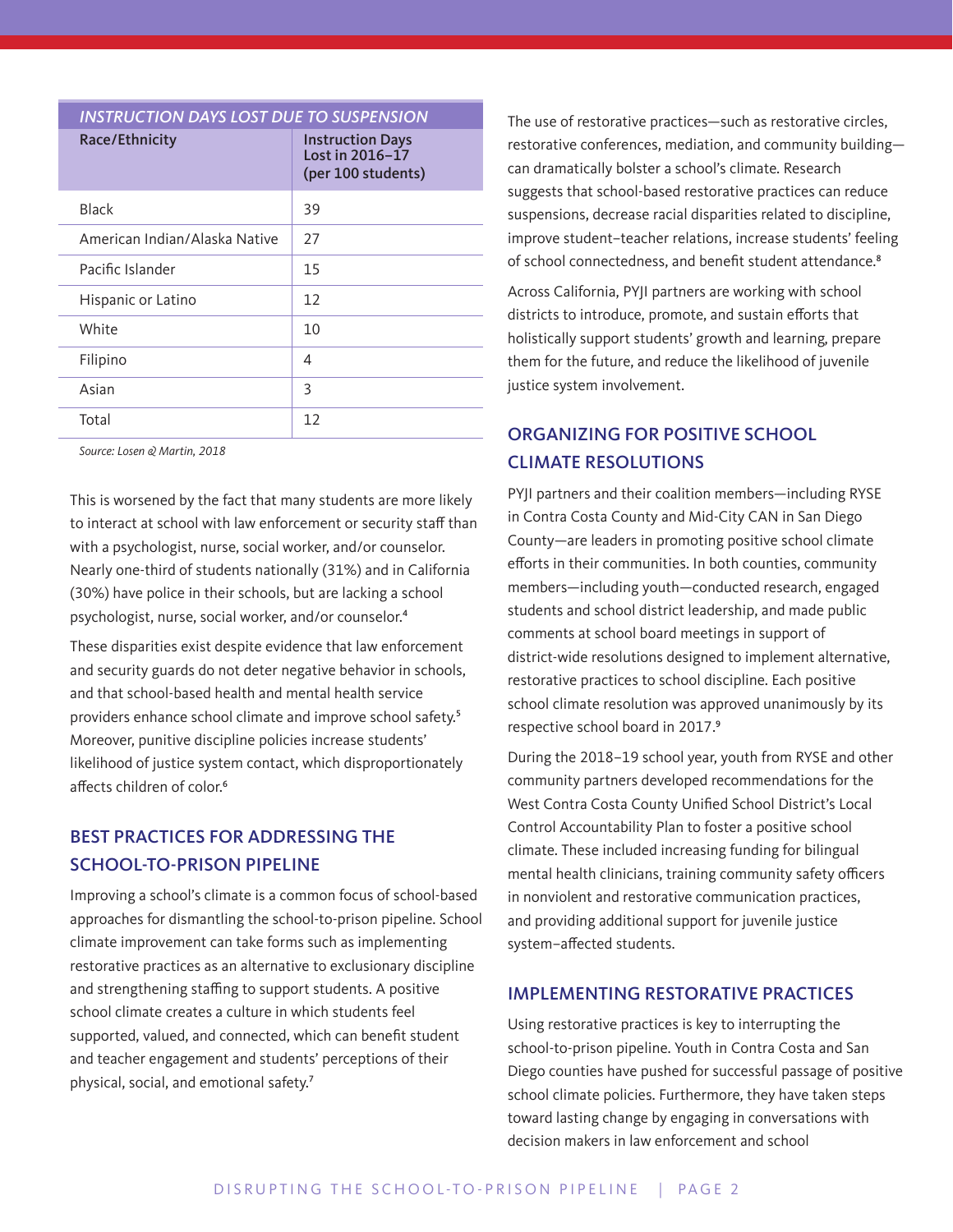administration—and, on the ground, with teachers and school administrative staff.

Moreover, through the introduction of a restorative justice diversion program in Contra Costa County, young people will have an opportunity to avoid further justice system involvement. In May 2019, RYSE entered a partnership with the Contra Costa County District Attorney's Office and Impact Justice to provide a pre-charge restorative justice diversion program for youth. For each case, the program will bring together the young person arrested for a felony or serious misdemeanor with the person(s) harmed. This meeting will lead to developing a plan to make things right; once the youth completes the plan, no charges will be filed. RYSE will provide trauma-informed, culturally relevant, and developmentally appropriate wraparound services for participants.<sup>10</sup>

## ADVOCATING TO REALLOCATE SCHOOL RESOURCE OFFICER FUNDING

PYJI partners in several counties have advocated for the reduction or elimination of on-campus law enforcement, with the goals of leaving student discipline matters to the schools, decriminalizing youthful behaviors, and allocating more funding for positive supports for students. Fresno Barrios Unidos coordinated candidate forums to increase community awareness related to local funding allocations for school resource officers (SROs) and other policy matters affecting juvenile justice reform. They report a noticeable uptick in community involvement at school board meetings. Also in Fresno County, nine youth participated in a Dignity in Schools campaign called National Week of Action Against School Pushout that focused on investing in counselors instead of law enforcement on school campuses.

In Contra Costa and San Joaquin counties, youth reviewed information about their school district's spending related to on-campus law enforcement. For example, in San Joaquin County, data indicated that the Stockton Unified School District budgeted nearly \$3 million of its Local Control Funding Formula (LCFF) funds—which are state funds meant to support English-language-learner, low-income, and foster-youth students-for on-campus police.<sup>11</sup> In both counties, youth helped to develop policy recommendations that were presented to the local school boards. RYSE and

Fathers & Families of San Joaquin report that after these efforts, their local school boards stopped designating LCFF dollars for campus police and security.

Similarly, in Sacramento County, youth advocated for and engaged their community around the local presence of SROs. Through activities such as attending board of education meetings and engaging with board members, the youth and their families pushed for the Sacramento City Unified School District not to renew its contract with the police department and to remove SROs from their schools. Sacramento Area Congregations Together (Sacramento ACT) reported that through their collaborative's advocacy, the school district ended its contract with the Sacramento Police Department. Sacramento ACT is continuing its organizing efforts with the goal of passing a district policy that bans SROs on school grounds. In addition, at the board of education's direction, the district will convene a selection committee for hiring a school safety director; this committee will include community members.

#### **CONCLUSION**

PYJI is supporting community-based organizations in their fight against the school-to-prison pipeline. These organizations marshalled the resources provided through the initiative and translated them into concrete steps, working in conjunction with their local partners to attack the pipeline at different stages and levels. Through this work, organizations throughout California are affecting a system that criminalizes youth and sets them up for a cycle of justice involvement. PYJI partners are paving the way for an equitable future where youth are not enmeshed in the school-to-prison pipeline; instead, they are gaining tools and training to prevent and dismantle it.